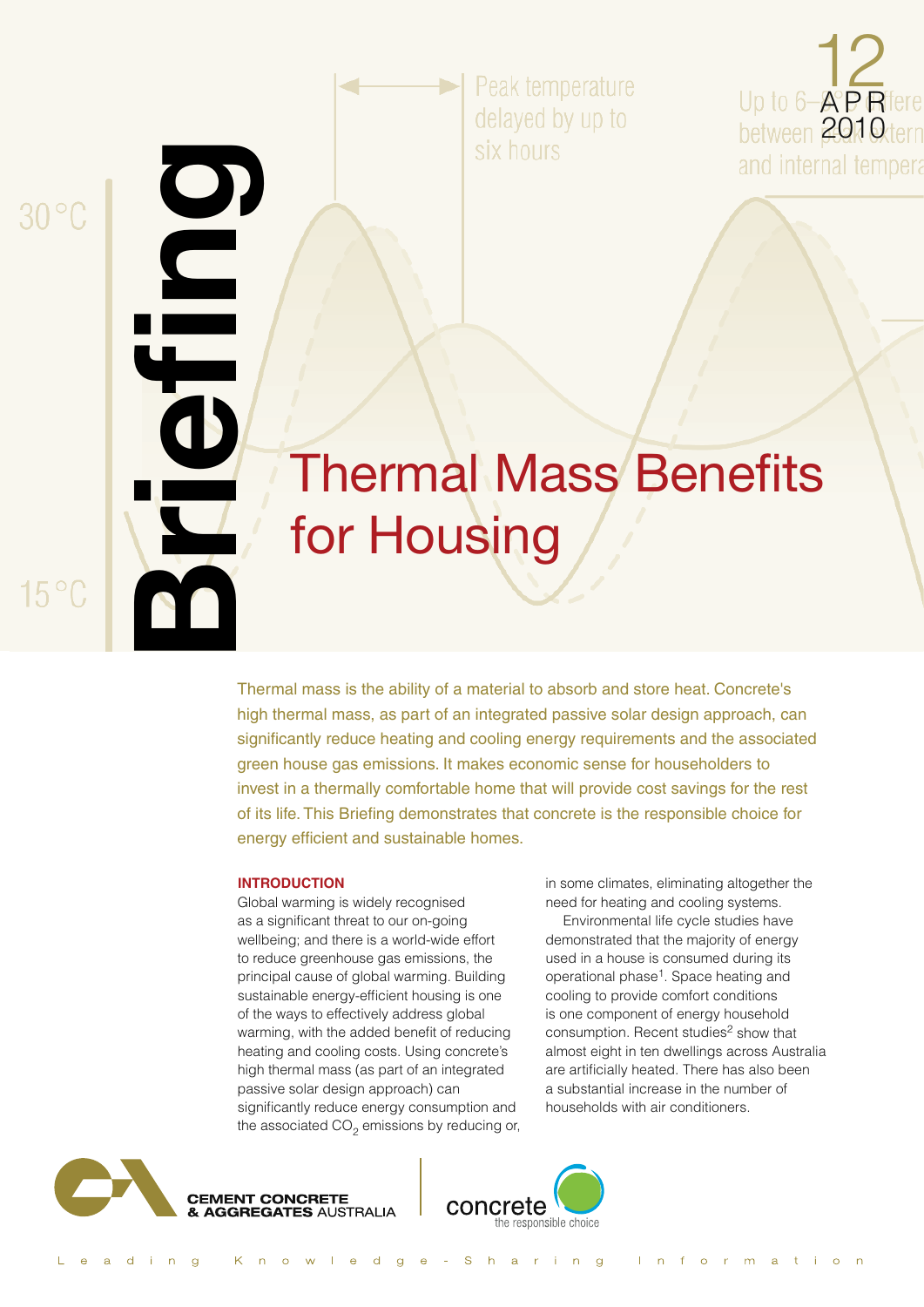Electricity produced by coal-fired power stations is the main source of energy for household heating and cooling in Australia. In the two-year period ending in 2010, the cost of electricity has risen 20% on average across Australia3. An additional rise, as much as 60% in some states, is expected over the next three years<sup>4</sup>.

The health and comfort of occupants are primary objectives of any house design. The thermal mass of solid concrete elements in a house can be used to reduce energy consumption for space heating or cooling, while maintaining a comfortable environment. Concrete can be used for internal and external walls, slab-on-ground and, in multistorey dwellings, suspended floors. A house using well established passive solar design principles, will use less energy, and result in less greenhouse gas emissions during its life cycle, when compared with houses built of low-thermal-mass lightweight materials.

This Briefing outlines how concrete's thermal mass can be utilised in house designs to create a comfortable thermal environment all year round, in summer and winter.

## **Principle of Thermal Mass**

Thermal mass (also called thermal capacitance or heat capacity) is the ability of a body to store heat. It is designated by *C* and typically measured in units of MJ/m3K or MJ/tK or the equivalent  $MJ/m<sup>3</sup>°C$ or MJ/t°C.

Dwellings with high thermal mass are characterised by their inherent ability to store thermal energy, and then release it several hours later. In summer, heat is absorbed on hot days, preventing the internal temperature from rising excessively. Provided that the climate is such that the nights are cooler than the comfort level, the cool night air can ventilate the building and purge the accumulated heat that is emitted from the concrete building fabric.

During winter, when heating is required, the thermal mass is used to help keep the dwelling warm and to reduce heat energy consumption. The principle is effectively the same as for summer, except that solar



**Figure 1** Stabilising effect of thermal mass on internal temperature (Source: *Thermal Mass Explained* The Concrete Centre5)

gains are encouraged through appropriately specified windows on a north facing facade. Heat is absorbed by the thermal mass during the day, and then slowly released at night. This is the same as for summer nights, the only difference being that, during winter, this is useful heat, with windows kept shut to minimise heat loss.

#### **Thermal Mass in Heating**

Concrete can be used in dwellings as floor slabs, wall panels, structural elements—such as beams and columns—ceiling soffits or as interior features—such as cabinet, bench tops and staircases.

The benefit of concrete floor slabs is particularly apparent in winter, as most of the sunlight, entering through the windows, falls on the floors. If the slab is to be covered for aesthetic reasons, materials such as quarry tiles, slate or vinyl with good conductance should be used on those parts of the floor receiving direct sunlight. Increasingly, concrete floor slabs are being left exposed (and typically polished.) If the concrete is coloured, dark colours permit the solar energy to be absorbed directly into the concrete. While mid-range coloured materials will reflect some of the solar energy—this may be an effective way of distributing it to other thermally massive surfaces, such as walls elsewhere in the direct-gain space. Carpets or rugs should not be used on slabs receiving winter sunlight.



# **Figure 2** Slab-edge insulation in severe cold climate areas



**Figure 3** Insulation of cavity wall in severe cold climate areas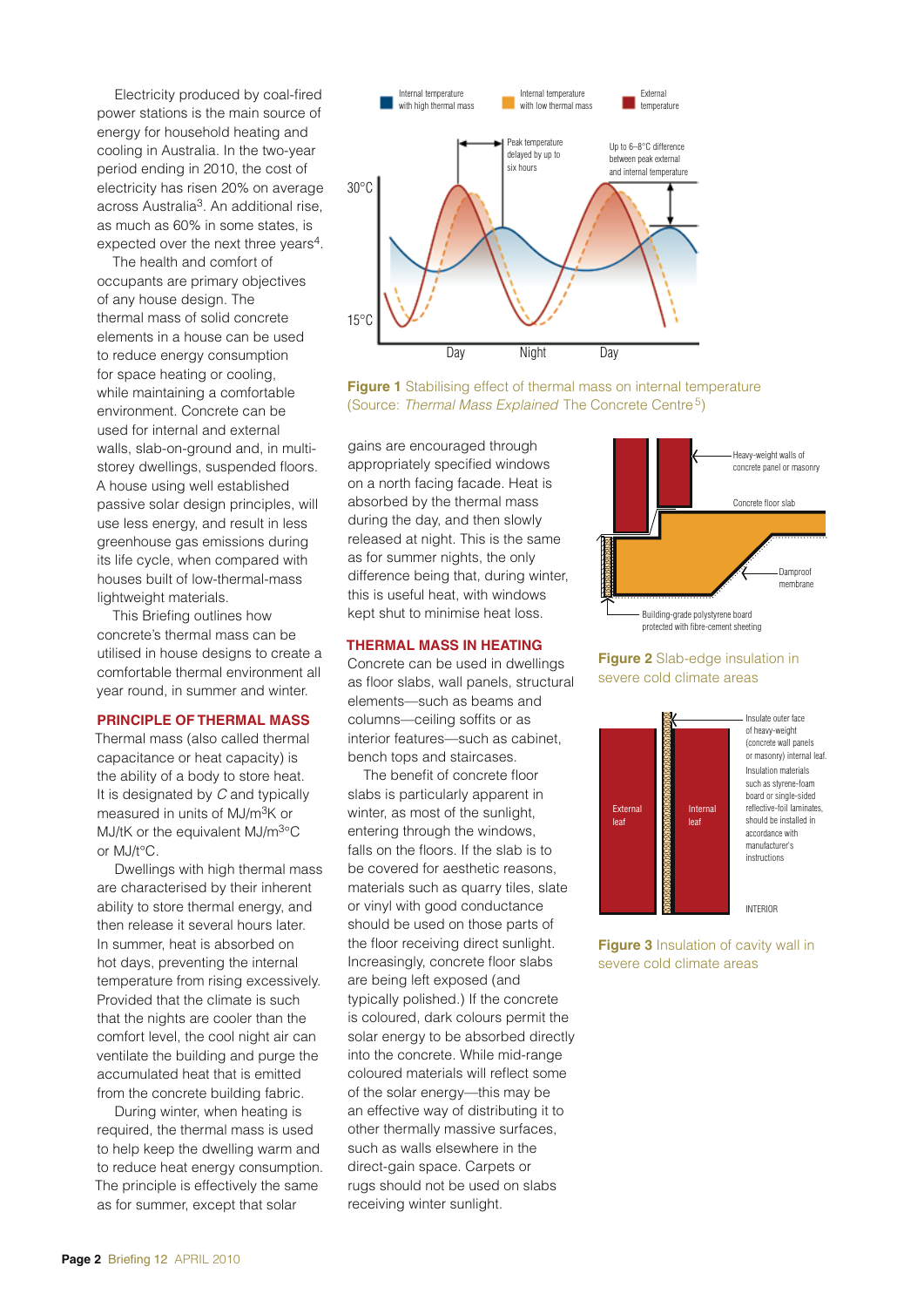The edge of a slab-on-ground floor, especially the northern edge that acts as the prime heat store, should be insulated to reduce the heat loss to the ground. (When using edge insulation, designers should consider the appropriate means of providing for termite inspection). Thickening the concrete slab to a depth of 250 mm in a two-metre-wide strip along the northern edge, and insulating the outer face of the internal masonry leaf of external walls may also be considered **Figures 2 and 3**.

# **Thermal Mass in Cooling**

In summer, a concrete slab-onground acts as a large heat sink, benefiting from the ground's near-constant low temperature. When concrete internal walls and insulated concrete external walls are also used, the total heat storage capacity is enhanced. The house reacts slowly to outside temperature fluctuations, and there is thus a reduced dependency on mechanical cooling to produce a comfortable internal temperature.

To maximise the benefits of the cooling cycle in summer, good cross-ventilation should be provided. If the night-time external air temperature is lower than the comfort level, air flowing though the building will remove the heat stored in the building fabric during the day. This is commonly referred to as 'night purging'. When this cooled

air is circulated by fans, particularly ceiling fans, it can rapidly assist in achieving comfort conditions.

Solar shading should be configured over northern windows so as to minimise the amount of summer sun reaching the interior. Further protection by means of a pergola covered with deciduous vines or adjustable fabric or metal blinds on the north-facing windows is also desirable. This protects the windows from heat gain in unseasonably hot weather occurring in early autumn or late spring.

As the outside air temperature increases during a summer day, the walls and floor absorb heat from the outside air and delay the rise in the internal-air-temperature. Additional measures include:

- $\blacksquare$  Foster vegetation near southern and side openings. If these plants are watered in summer, the air passing through them will be partly cooled before entering the internal space.
- **n** Plant deciduous trees or vines on the northern and western sides of a building to provide shade in summer and admit sunlight in winter.
- n In sub-tropical and tropical humid zones, and in humid areas of other zones, provide a ventilated space between the roof and ceiling.
- $\blacksquare$  Add suitable insulation under the roofing material.



**Figure 4** Concrete floor temperature modified by cool, deep-earth temperature

# **LIFE CYCLE ASSESSMENT STUDIES**

A true indication of the sustainability of building materials and buildings can be achieved only by consideration of both the construction phase and the operational phase of the building, over its whole service life, ie a Life Cycle Assessment.

A Life Cycle Assessment (LCA) examines the environmental impact of a system throughout the whole of its life, ie from the time the resources are removed from the ground to the time when they are retrieved at the end of the system's life. It must also include consideration of the effect that the particular building system has on the operational (heating and cooling) energy. Cement Concrete & Aggregates Australia commissioned a series of case studies to be conducted by the then Department of Public Works and Services (DPWS) of NSW to demonstrate the use of LCA as a tool for assessing and comparing whole buildings over their entire life cycle. Details can be found on www.ccaa.com.au<sup>1</sup>.

Five case studies were conducted with a range of materials for floors, walls and roofing as shown in **Table 1**.

The following assumptions were made in conducting the study:

- Four occupants (two adults and two children).
- **D** User waste is recycled in accordance with local council practices.
- On-site construction waste where possible was sorted and recycled in accordance with local council practices.
- $\blacksquare$  Lighting and other electricity use 7500 kWh. (This is an average calculated from data on the Ministry of Energy's website – www.doe.nsw.gov.au/doenew/ neww/Statistics/spdstats/index. html for energy use statistics).
- All electricity is grid connected.
- Location: Sydney 'Climate Zone 6'. The best performing was

Case 4, **Figure 5**, with concrete slab-on-ground, tilt-up walls with plasterboard lining, timber battens and concrete-tile roof. In this case, the total heating and cooling energy was about 30% lower than Case 1.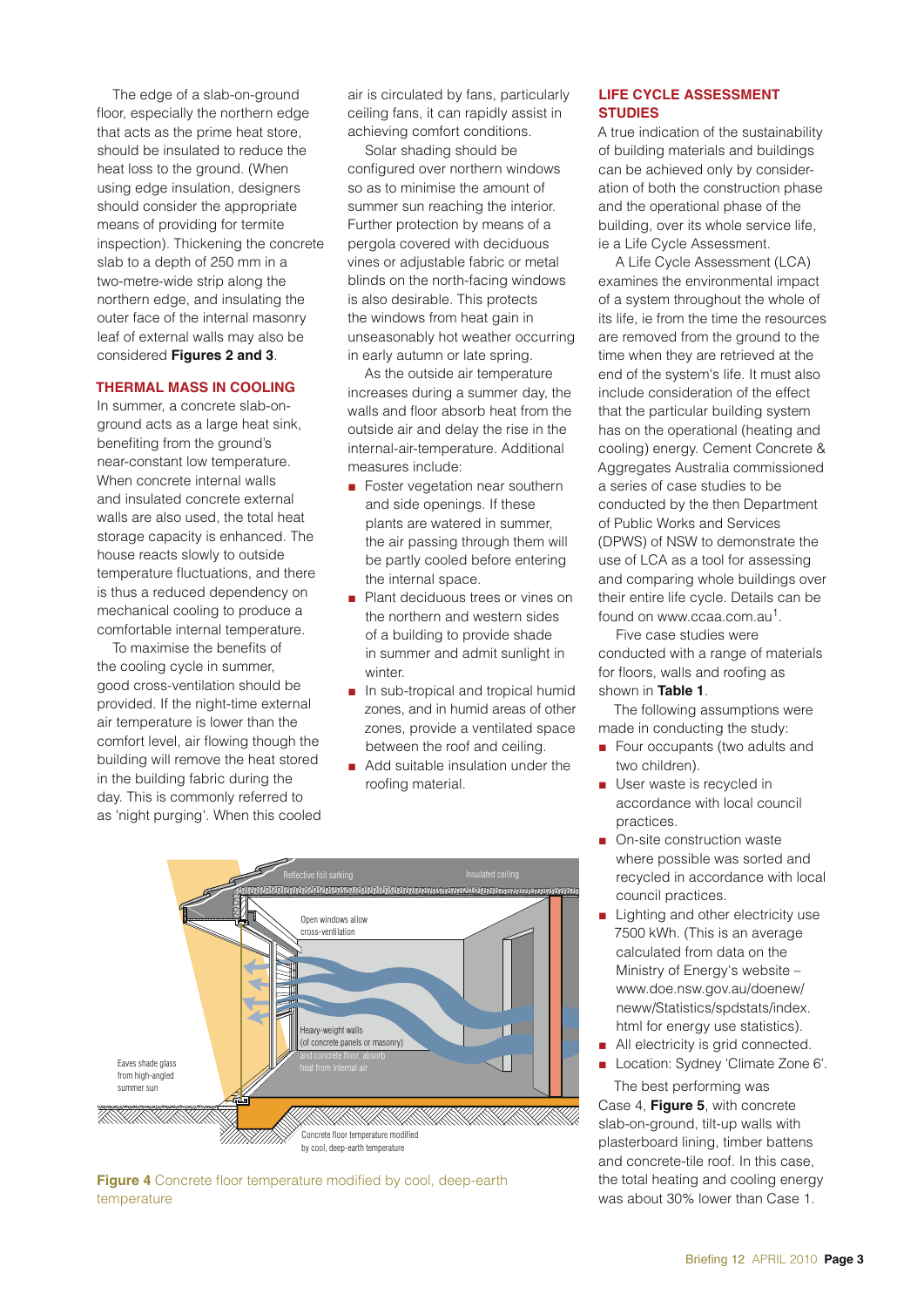**Table 1 Construction details of five case studies** <sup>7000</sup>

|   | Case Floor                 | <b>External walls</b>                             | Internal walls           | Roofing                   |
|---|----------------------------|---------------------------------------------------|--------------------------|---------------------------|
|   | Timber                     | Timber/stud/<br>plasterboard                      | Plasterboard             | Pre-painted steel<br>roof |
| 2 | Concrete<br>slab on ground | Brick veneer                                      | Plasterboard             | Terracotta tiles          |
| з | Concrete<br>slab on ground | Double brick                                      | Rendered<br>cement brick | Concrete tiles            |
| 4 | Concrete<br>slab on ground | Tilt-up panel<br>with plasterboard<br>and battens | Tilt-up panel            | Concrete tiles            |
| 5 | Concrete<br>slab on ground | Tilt-up panel                                     | Tilt-up panel            | Concrete tiles            |

When other eco-indicators are considered, there are even more significant differences.

These studies indicate that the energy used to produce the construction materials (embodied energy) is generally less than 20% of the operational energy used over a fifty-year life. The operational energy demand thus has a much more significant impact on the overall energy usage—and therefore on the environmental impact—than does the embodied energy.

# **Optimising the Benefits of Thermal Mass**

Designing to take advantage of thermal mass requires an integrated approach, where the interaction between the main components of the dwelling are evaluated to find the best overall balance of orientation, glazing and use of concrete elements.

# **Orientation**

Residential buildings, designed to capitalise on the benefits of solar energy, should be planned with living areas placed to admit the sun in the cooler months. The key to a house that is naturally warmer in winter and cooler in summer is consideration of the earth's diurnal rotation about its axis and the tilt of the earth's axis in relation to its orbit around the sun. The diurnal rotation causes the change from night to day, and the tilted axis produces summer and winter. These phenomena cause the sun's position in the sky to appear higher at noon in summer than in winter, and daylight to extend for a longer period in summer.

Building orientation should account for the location of a site, the sun's altitude (which varies with latitude), and the position of true north. This causes a variation in the angles of sun penetration into a room. There are many publications that elaborate on this point, including CSIRO Technical report No.92/26.



**Figure 5** Annual heating and cooling

When glass is oriented to the north, it is essential to provide an eaves overhang that allows sun penetration in winter, but excludes it in summer. The extent of this overhang can be easily calculated according to location, using the eaves overhang design chart in *Passive Solar Design*7. It is also essential to ensure that plenty of sun can reach the glass in winter, and that it is not obstructed by vegetation or neighbouring property.<br>
The same of the glass is oriented to the<br>
north, it is essential to provide an<br>
eaves overhang that allows sun<br>
penetration in winter, but excludes<br>
it in summer. The extent of this<br>
o



**Figure 6** Climate zones based on temperature and relative humidity *(Building Code of Australia)*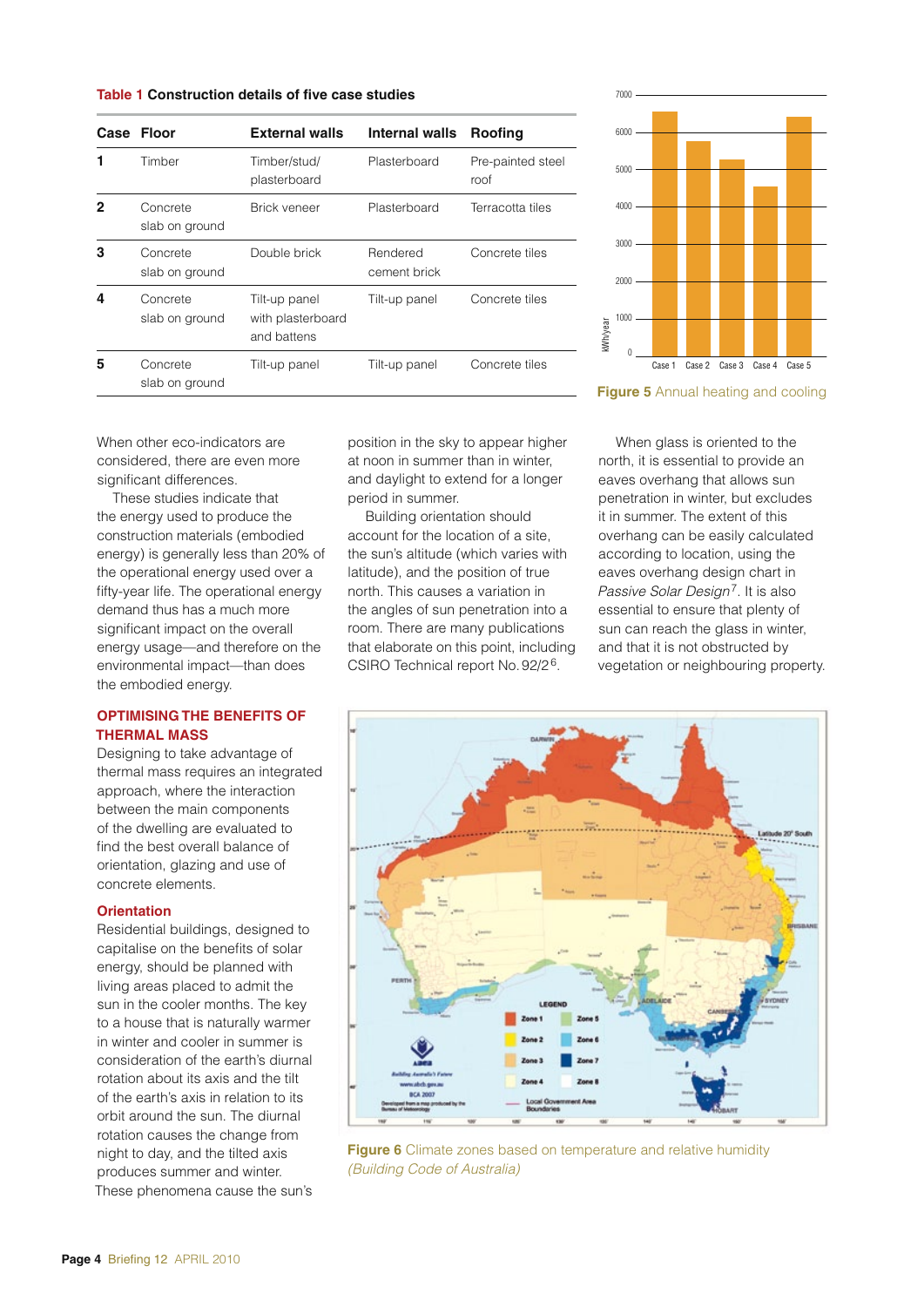

**Figure 7** Planning for temperate climates

### **Design for climate**

For the comfort of occupants and for energy efficiency, houses should be designed to suit the particular climate at its location. Australia has a diverse range of climate zones, **Figure 6**. These vary from tropical regions in the north, through the arid expanses of the interior to temperate regions in the south. Most Australians live near the wetter more moderate south eastern coasts, primarily in major cities.

For tropical areas such as Darwin, focus is on the control of radiation and the dissipation of heat. For sub-tropical areas in summer, a similar concept to that for tropical areas is appropriate with some passive heating for the winter season. Passive solar design concepts are particularly suited to the temperate and arid zones. Adelaide, Hobart, Melbourne, Perth, Canberra and Sydney lie within warm, mild and cool temperate zones. Comprehensive guidance on house design for each climate zone can be found in *Climate-Responsive House Design with Concrete*8*.* 

The climate can vary dramatically within one climate zone, depending on the latitude and whether the location is coastal, alpine (mountainous) or arid (desert). The climate can also vary markedly from one valley to the next, by the orientation of a slope or by the effect of prevailing winds.

A thorough knowledge of the micro-climate of a particular site, the direction of cooling summer breezes, cold winter winds, wind-borne dust, etc is required.

### **Planning**

In temperate climates, buildings that are longer in the east-west direction, rather than in the north-south direction, are more efficient for both winter heating and summer cooling. This planning allows for maximum glazing to the north and minimum east-west exposure to morning and afternoon sun, **Figure 7**.

This does not mean that all buildings must be so planned. Different building solutions can cope with the particular conditions of each site. These include the building shape, number of levels, and effective glazing, including the use of clerestory windows and roof lights, combined with adequate shading.

Hot arid climates demand high thermal mass construction, with the ability to night purge with cool breezes and cross ventilation to re-charge the thermal mass for the following day. Sub-tropical humid climates demand a focus on cross-ventilation, particularly in the bedrooms, **Figures 8, 9 and 10**.

### **Interior spaces**

When the location, general orientation and shape of the building have been decided, the organisation of interior spaces

is then considered. In temperate climates, living spaces should be placed along the north face of the building. Least occupied spaces such as storage areas, circulation areas and garages—should be placed along the south, where they act as a buffer between living space and the cooler south facing wall. Rooms that may benefit from morning sunlight, like bedrooms, bathrooms or kitchen areas, should be on the east wall. However, children's bedrooms can benefit from northern sunlight if they are to be used extensively for play or study. Attention should always be given to particular local climatic conditions.

## **Walls and windows**

Internal walls can add substantially to the thermal mass of a building. External walls should provide insulation, surrounding thermally massive internal elements.

Windows required for light and ventilation also play an important role in the collection and retention of solar radiant energy. However, they should be treated differently depending on their orientation.

 $\blacksquare$  Windows in north-facing walls have the greatest potential exposure to sunlight and can, when combined with heatabsorbing interior elements, benefit most from winter sun. However, they must be provided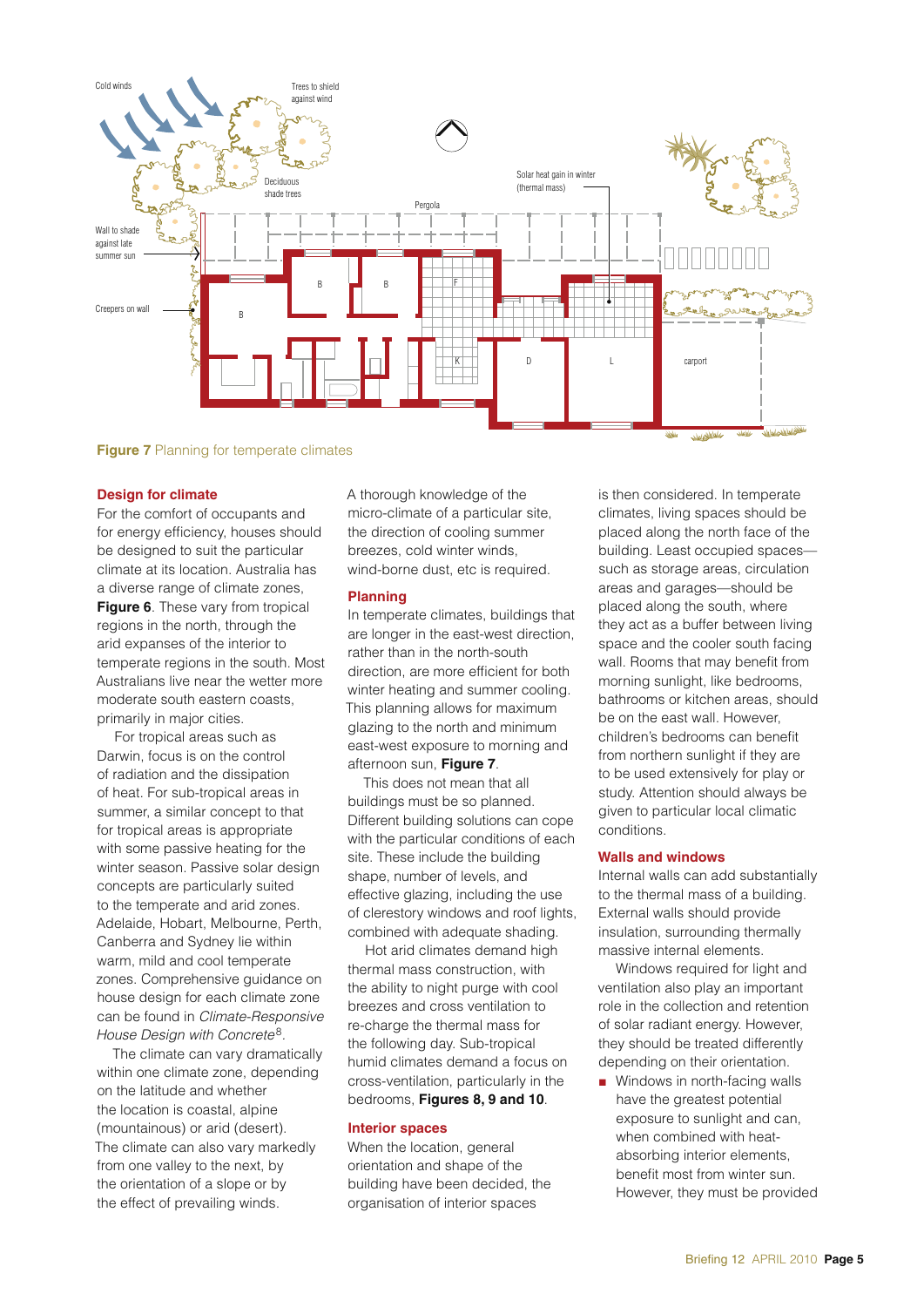with appropriate sun-shading devices, such as eaves overhangs, to allow winter sun penetration while excluding summer sun.

- **n** Full-height glazing in the northern wall of a house may be provided by sliding glass doors opening onto a patio or veranda.
- East-facing walls may have a few windows intended to catch morning sunlight that can be pleasant in any season in a temperate climate. However, north-east orientation should be used judiciously, as it is a potential source of excessive solar gain in summer months.
- **B** South-facing walls never get useful direct sunlight in temperate Australia. Therefore, south walls should have only the minimum window area required for lighting, ventilation, and to admit cooling summer breezes. Alternatively, if there are significant views to the south and large windows are wanted, double glazing should be considered.
- West-facing walls should also have minimal window area, and should be protected (eg with external awnings or deciduous vegetation) from the low summer afternoon sun.
- <sup>n</sup> In temperate and cold climates, all openings in walls (windows, doors or any other penetration) should be sealed around their perimeter to prevent seepage of air (infiltration). Because of their frequent use, the front and rear entry doors deserve special consideration. Infiltration around the frames may be controlled with self-adhesive sponge or mohair strips and a draughtexcluder bar at the threshold. By recessing entry doors, protection against prevailing winds improves the performance of the door sealing. The planning of a small enclosed space or entry vestibule may be considered to act as an air lock, preventing further losses, especially in cool temperate climates. For rear doors, a laundry may provide this vestibule space.









# **Concrete Options**

# **General**

It is important that the distinction between the thermal mass and the structural weight of an element is understood. It does not necessarily follow that a heavyweight construction will automatically provide a high level of thermal comfort – this depends on the extent to which the elements can thermally interact with the occupied space, ie exchange heat with the internal environment. This relationship is known as thermal linking. It is therefore important that the insulation in external walls be behind the concrete inner leaf (eg in the cavity). If ground floors are

insulated, the insulation should be located below the slab. The simple rule is that, as far as practicable, the surface of the concrete should be left thermally exposed, eg by using finishes such as paint, tiles, or plaster. The presence of internal finishes such as plasterboard and carpet (particularly with underlay) will, to some extent, act as an insulating layer and reduce available thermal mass.

# **Ground floors**

Provided there is no insulation below a concrete slab-on-ground, it will act together with the ground, at near-constant temperature, to provide enhanced thermal mass.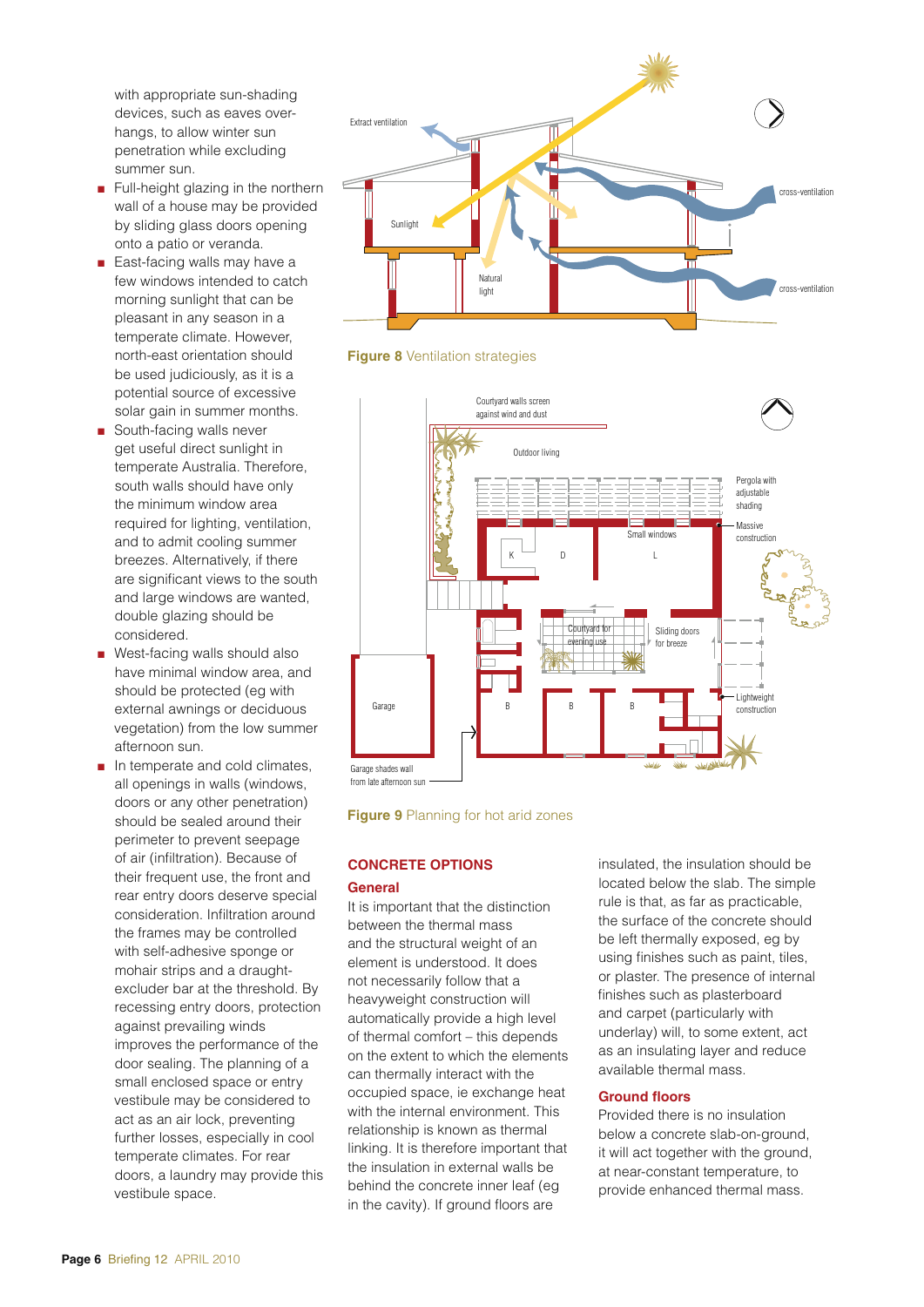

**Figure 10** Planning for sub-tropical humid zones

The edge of the concrete slabon-ground should be insulated in severe cold climates to prevent heat loss. To maximise heat exchange to and from the slab, the surface receiving sunlight should not be carpeted. A thermally-effective finish can be achieved by using materials such as high density concrete or terracotta tiles, fixed directly to the slab using a full-bed mortarbased adhesive. Alternatively, a vinyl floor covering will provide an intermediate level of effectiveness.

Slab-on-ground floors with under-floor insulation work well with under-floor heating, which is ideally suited to high thermal mass dwellings. Generally, the pipework for an under-floor system is located within the surface screed. Guidance on designing and sizing under-floor heating systems can be found in *Concrete Floor Heating*9.

# **Upper floors**

Concrete suspended floors may provide many of the same benefits as slab-on-ground by virtue of their substantial thermal storage capacity. Many precast concrete suspended flooring systems are structurally stronger, have better fire and acoustic ratings, and can offer speed of construction, when compared to lightweight alternatives.

The high quality fair-faced finish of precast *hollowcore* units makes them an ideal choice. The soffit only requires painting, leaving the concrete surface fully exposed for

good thermal linking. A study<sup>10</sup> has shown that the use of *hollowcore* suspended floors provides additional passive cooling/heating effect, when compared to a masonry house with suspended timber floors.

Composite floors consisting of precast concrete permanent formwork (reinforced or prestressed) and an insitu concrete topping are also effective. The concrete formwork can immediately be used as a working platform. Minimum or zero propping is required. Services such as under-floor heating/cooling systems can be installed prior to placing the insitu concrete topping. The soffit of the panel usually has a high quality finish which can simply be painted.

# **Walls**

The Building Code of Australia  $(BCA)^{11}$  provides the basis for building regulations in each Australian state and territory. Volume 2 is applicable to Class 1 detached housing and Class 10a minor structures, while Volume 1 applies to all other buildings. BCA 2010 Volume 2 makes provision for external walls with high thermal mass, ie having a surface density of 220 kg/m<sup>2</sup> or more. These are deemed to achieve acceptable levels of thermal performance in certain climate zones, due to their ability to store heat (thermal mass) and slow the heat transfer through the building fabric. Examples of typical wall constructions that

achieve a surface density of at least 220  $kg/m<sup>2</sup>$  are:

- Two leaves of 90-mm or greater concrete masonry.
- 140-mm or greater dense-weight hollow concrete blocks with
	- 10 mm plasterboard or render; and
	- at least one concrete-grouted horizontal bond beam; and
	- vertical cores filled with concrete grout at centres not exceeding 1000 mm.
- 140-mm or greater concrete wall panels and dense-weight hollow concrete blocks with all vertical cores filled with concrete grout.
- **n** 190 mm thick or greater denseweight hollow concrete blocks with at lease one concretegrouted horizontal bond beam; and vertical cores filled with concrete grout at centres not exceeding 1800 mm.

The thermal resistance of concrete walls should be augmented by some form of insulation, particularly in colder climates, to ensure that the benefits of the thermal mass are realised. Ideally, the insulation should be placed on the outside of the building, and the thermal mass retained on the inside. Insulated concrete panels (or 'sandwich panels') offer a solution. They consist of a polystyrene core 'sandwiched' between two concrete panels, and bound together during casting with non-metallic ties.